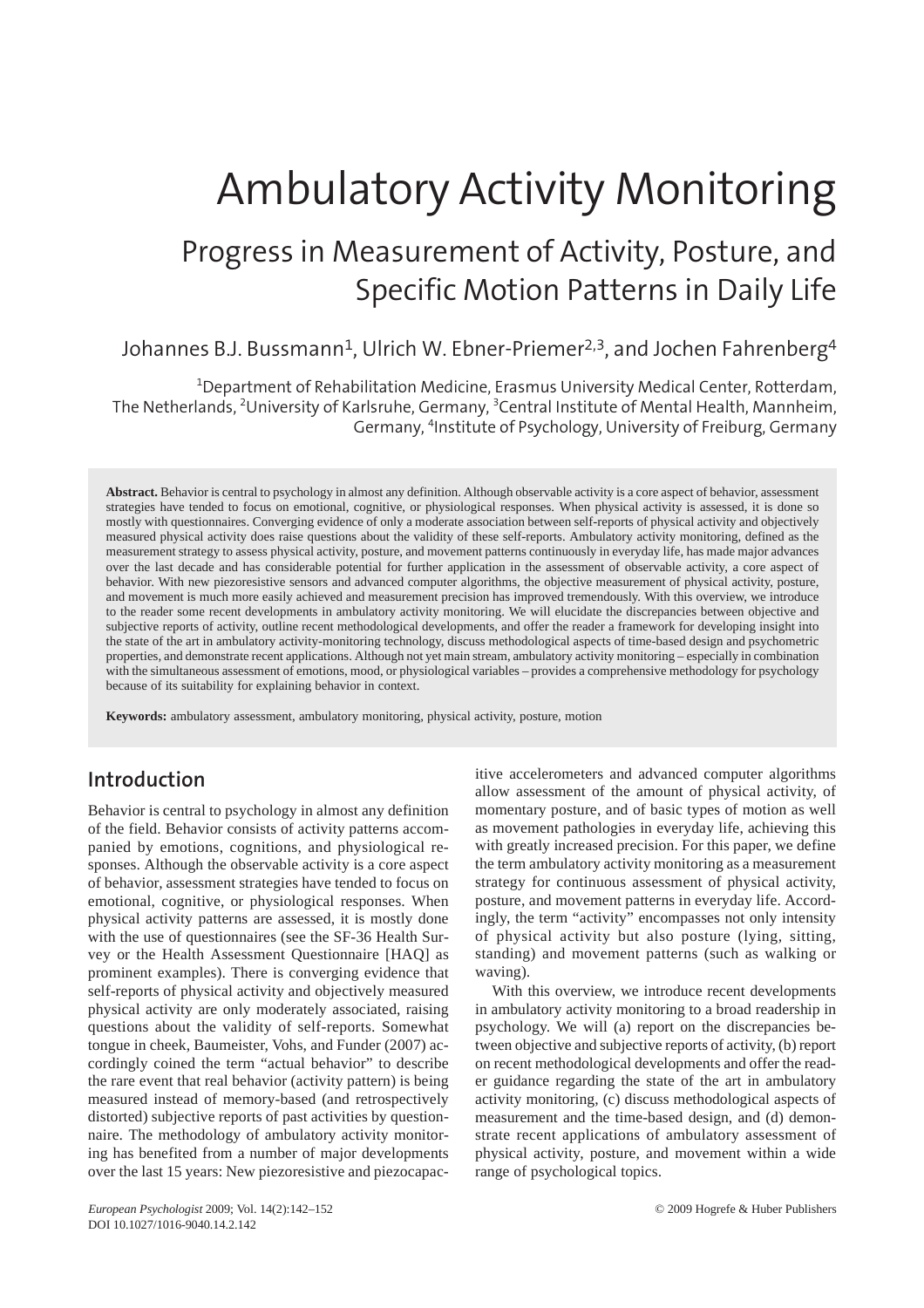### **Measuring Activity: Discrepancies Between Questionnaires or Activity Monitoring in the Laboratory and Activity Monitoring in Everyday Life**

It may appear overambitious to devote a whole section to the matter of discrepancies between questionnaires, movement analysis in the laboratory, and activity monitoring in every day life, but as long as it is common practice to use laboratory or questionnaire findings as real estimates of everyday life behavior (Baumeister et al., 2007; Fahrenberg, Myrtek, Pawlik, & Perrez, 2007; Perrez, 2006), we feel there is good reason for highlighting the discrepancies in detail.

#### **Questionnaires vs. Activity Monitoring**

There is ample evidence that objective assessment of physical activity and subjective ratings of physical activity are not closely related, even though they aim to measure the same construct. For example, Schwerdtfeger, Eberhardt, and Chmitorz (2008) revealed a modest correlation between continuously assessed physical activity (actigraph) and recalled subjective ratings of physical activity  $(r = .41)$ . The shared common variance between both methods was only about 16%. Similar results have been reported in multiple studies: Welk, Dzewaltowski, and Hill (2004) compared paper-and-pencil to computerized interviews of physical activity with data from an accelerometry-based activity monitor, revealing a medium correlation  $(r = .50)$ . Welk et al. (2007) reported low  $(r = .24)$  to medium  $(r = .24)$ .53) correlations between structured phone interview or paper-and-pencil activity logs and accelerometers. Cradock et al. (2004) revealed that self-reported activity-measures overestimated moderate and vigorous activity experienced during physical exertion on an activity monitoring system. Nagels et al. (2007) reported correlation coefficients of about  $r = .50$  between nurses' observations of activity and measured activity by actigraphy in dementia patients. Fahrenberg (1996) reported two studies showing medium, pooled within-subject correlations  $(r = .51, r = .61)$  between objective measurements of physical activity and subjective ratings captured by an electronic diary. Van der Ploeg et al. (2007) found no significant relationships between a physical activity scale and accelerometers. There are analogous findings in rehabilitation research, where multiple studies have shown discrepancies between objective data on actual activity and subjective data, such as the expectations of doctors, therapists, and patients; or the patient's reported experience of disability (Bussmann, Garssen, van Doorn, & Stam, 2007; Garssen et al., 2004; van den Berg-Emons, Schasfoort, de Vos, Bussmann, & Stam, 2007; van der Ploeg et al., 2007). These data support our

general statement that actual physical activity cannot be validly assessed by subjective self-reports.

The reasons for the discrepancies between objective and subjective assessments of physical activity remain unclear. One possibility is that the memory of physical activity is retrospectively distorted, just as in other subjective self-reports (e.g., Ebner-Priemer et al., 2006; see also Ebner-Priemer & Trull in this special issue for further common distortions). In fact, low correlations were also found in studies assessing subjective reports of physical activity with diaries, i.e., in near real time (see Fahrenberg, 1996). Individuals might be unaccustomed to estimating the amount of their own physical activity and that the ability to do so might not be well-developed. But do the reported discrepancies matter beyond academic discussion? Reilly et al. (2008) reported a convincing example. National surveillance of pediatric physical activity in the UK relies on subjective (parental) reporting of physical activity and the findings of the survey showed that public health exerciserelated targets were being exceeded by over 75% (e.g., in the Scottish Health Survey 2003). Comparable UK studies that measured physical activity by accelerometry suggest, however, that less then 5% of children and adolescents meet the target of 60 min of moderate-to-vigorous physical activity per day. These discrepancies are of major importance for national health policies.

In summary, poor concordance between ambulatory activity monitoring and subjective self-reports of activity has been demonstrated on the basis of within-subject correlations using real-time data capture to assess self-reports as well as retrospectively recalled subjective ratings. While questionnaires are undoubtedly suitable as a method for studying subjective (mental) representations of experience, attitudes, and behavior, self-assessment of this kind cannot serve as a substitute for the collection of actual behavioral data in everyday life (Baumeister et al., 2007; Fahrenberg et al., 2007). Results from studies on physical activity, which relied solely on self-reported physical activity, should be interpreted with caution (de Vries, Bakker, Hopman-Rock, Hirasing, & van Mechelen, 2006; Janz et al., 2007; Rapport, Kofler, & Himmerich, 2006; Ward, Evenson, Vaughn, Rodgers, & Troiano, 2005).

#### **Laboratory-Based Measurement vs. Activity Monitoring**

An alternative to self-reports is the measurement of physical activity under laboratory conditions. For example, in rehabilitation medicine patients are often measured in a movement laboratory to assess their walking pattern. This can be done by use of a simple timed test, but in many cases complex instruments (e.g., camera systems, force plates) are implemented. Attention should be drawn at this point to two issues concerning actual daily behavior.

The first issue concerns whether laboratory behavior is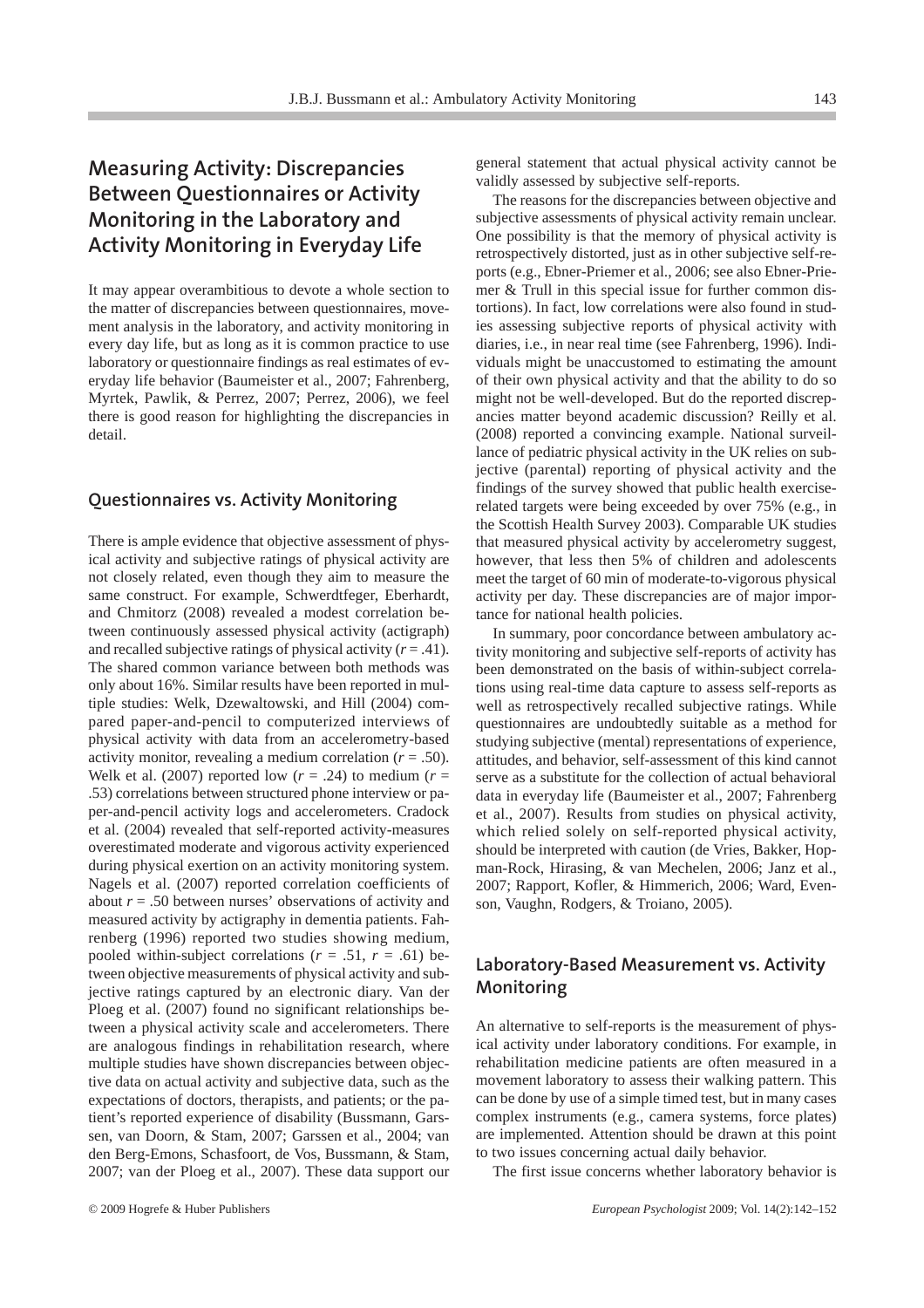representative. Laboratory measurement is performed under the assumption that the behavior manifested and measured under laboratory conditions is representative of the behavior performed in daily life outside the laboratory. Doubt may be cast on this assumption in many cases and this, in itself, is a decisive reason for conducting in-field measurements. For example, the artificial setting and the fact that a person is well aware of being observed may induce behavior and physiological processes that are different from those that would otherwise occur in normal daily life. For example, in a study in post-polio patients, Horemans, Bussmann, Beelen, Stam, and Nollet (2005) found that the heart rate while walking at a self-preferred speed in a laboratory was significantly lower than during walking in daily life, suggesting that patients did walk more slowly in the laboratory. This and similar studies throw the matter of generalizability into question.

The second issue concerns the output of laboratory measurements as a predictor of everyday behavior. For example, walking speed during a standardized walking test might be related to the amount of walking during the course of a day. The literature is ambiguous in this respect, and available studies with the Vitaport-based Activity Monitor have frequently found either no relationship or a complex relationship between both types of outcome measures (e.g., Bussmann et al., 2007; Horemans et al., 2005).

#### **Methodology: Technical Aspects**

Ambulatory activity monitoring refers to the use of instruments to objectively measure and record activity, posture, and motion continuously in the natural environment. We are aware that there is no consensus about the terminology and taxonomy of ambulatory activity monitoring devices. Nevertheless, in this paper we differentiate between three categories of devices based on their output in order to help researchers new to this field to develop a basic understanding: (a) *Activity counters* (step counters, movement counters) measure counts and not the intensity of physical activity. Some new step counters do, however, actually measure acceleration, but the output is still "steps," a measure insensitive to the intensity of physical activity. (B) *Actometers* (actigraphs) measure and report intensity of physical activity, and (c) Multichannel ambulatory accelerometry devices are designed to capture activity, posture, and motion patterns.

Devices may differ greatly both between and within these device categories, in, for example, the types of sensors (mechanical, accelerometers, gyroscopes), number of sensors, sensor location (arm, leg, waist, multilocation), number of measurement axes (one-, two-, or three-dimensional), direction of sensitive axes, data storage (sensor and storage in 1 unit, 1 or more sensors connected to data logger), data transmission (connected to PC, internet, mobile phones), data processing and analysis (real-time, post-measurement; and fuzzy logic, neural networks, "learning" systems), outcome measures, and in the possibility of including additional signals such as heart rate, electromyogram, and electrodermal activity.

#### **Activity Counters**

Multiple studies still make use of the activity counter technology, because activity counters are inexpensive and, therefore, feasible for large studies. Counts are the primary output in activity counters. A count is added when a suprathreshold movement is mechanically detected, or when a signal derived from a movement sensor exceeds a preset threshold. In both cases, once the threshold has been passed this count is independent of the signal amplitude and, therefore, of the movement intensity. The threshold in step counters is based on movements that occur during walking, each count representing one step. Activity counters provide data on how much of the time a person is active, but not on how active that person is (Corder, Brage, & Ekelund, 2007; de Vries et al., 2006; Rapport et al., 2006; Zheng, Black, & Harris, 2005).

#### **Actometers**

Actometers or actigraphs are sometimes referred to as full proportional actigraphs, as they measure not whether a person is active or not, but provide data that is fully proportional to the intensity of physical activity. This methodology has undergone an essential break-through thanks to the development and availability of small and energy-efficient piezoresistive and piezocapacitive accelerometers. These devices measure acceleration, which is the change in velocity over time, and are able to describe the intensity, rate of occurrence, and duration of physical activity (Corder et al., 2007). For a review on uniaxial accelerative devices see (Chen & Bassett, 2005; de Vries et al., 2006) and for research recommendations consult (Chen & Bassett, 2005; de Vries et al., 2006; Trost, McIver, & Pate, 2005; Ward et al., 2005). Actometers are generally one-unit devices, comprising the battery, sensors, signal processing unit, and storage. Usually, data are integrated and converted before storage to an activity score per freely definable time interval. In most cases, raw data cannot be stored; if this is possible, then only for short periods. Data can be transferred to a PC for further data analysis. Some recorders allow assessment of one additional signal such as temperature, light, or noise. Most actometers include an algorithm with which acceleration output is converted to energy expenditure. Two drawbacks of actometers are that the intensity or energy expenditure of some activities is overestimated while other activities are underestimated (Chen & Bassett, 2005; de Vries et al., 2006) and that they cannot distinguish between discrete categories of postures or movements.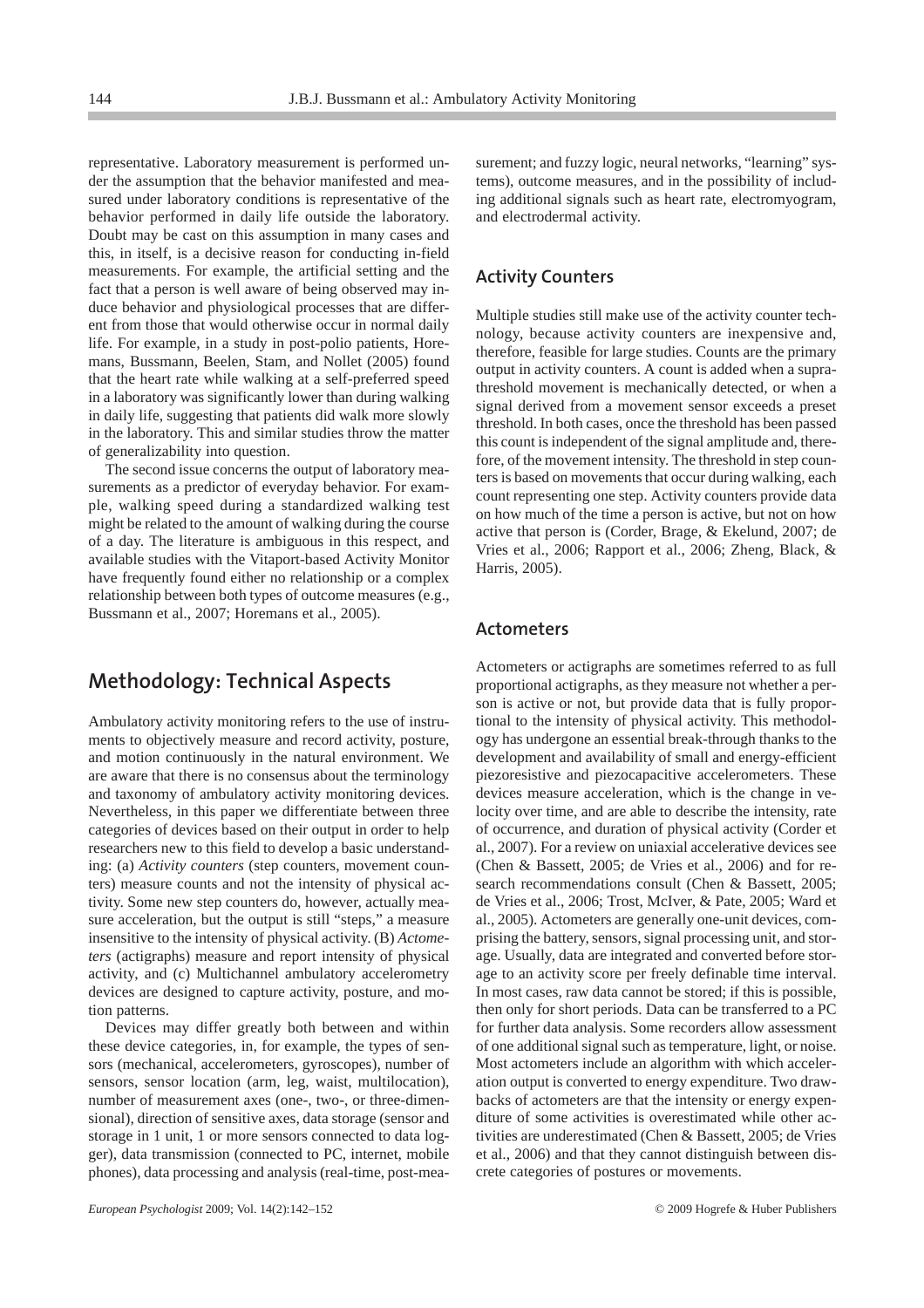#### **Multichannel Ambulatory Accelerometry Devices**

The methodology for capturing posture and motion pattern has made considerable progress over the last two decades as a result of three major developments. (1) Piezoresistive and piezocapacitive sensors that enable the separation of posture and movement. The DC signal output describes the gravitational acceleration (giving inclination information) and the AC signal output is used to represent movement or inertial acceleration along the sensitive axis of the device (for details, see Chen & Bassett, 2005). (2) The development of pocket-sized digital data recorders (Ebner-Priemer & Kubiak, 2007; Reilly et al., 2008). (3) The increase in computer capacity that has facilitated advanced methods of signal analysis. Software has been developed for automatic detection of motion patterns in multichannel recordings. Multichannel ambulatory accelerometry devices can (mostly) combine all types of sensors, such as accelerometers and gyroscopes, which can be fixed to different locations (arm, leg, or waist). Sensors are connected to a datalogger (mostly with wires) where data can be stored or programmable software can perform real-time analysis. Some of these devices combine the physical activity with multiple other physiological signals, such as respiration rate or ECG.

#### **Algorithms for Detection of Posture and Motion Patterns**

Two approaches of algorithms for detection of posture and motion patterns have been used to a relatively great extent: fixed-threshold classification and reference-pattern-based classification. Some hardware devices are available without any software for detection of posture and motion patterns, whereas others do provide ready-to-go software. An example of the latter is the activity monitor from TEMEC Instruments (Bussmann et al., 2001), which uses a software solution for fixed-threshold classification. Similar systems are the Dynaport System (McRoberts), the IDEEA® (MiniSun LLC, Fresno, CL) using five 2D sensors (Zhang, Werner, Sun, Pi-Sunyer, & Boozer, 2003), and the Lifeshirt®-System (one triaxial acceleration sensor). The Freiburg Monitoring System (FMS: Myrtek, Foerster, & Bruegner, 2001) is based on the Varioport system (Becker Meditec) and uses a reference-pattern-based classification. Generally, recent software systems allow automatic classification of common activity patterns in 24 h or 48 h records within a few minutes and without interactive editing (Bussmann et al., 2001; Myrtek et al., 2001). Usually for each segment, such as each minute, the software output contains the most prominent activity pattern (like lying or sitting) and an activity intensity score. Strategies to determine the most prominent activity pattern differ between systems.

#### Fixed-Threshold Classification

Motion patterns (e.g., lying supine, standing, climbing stairs) can be differentiated by comparing features derived from the measured signals with a number of preset and activity-specific feature settings. The settings are derived from empirical studies and are used uniformly for all subjects. The discrimination between additional classes of motion patterns requires a greater number of feature settings and appropriate normative studies (Bussmann, 1998; Bussmann, Tulen, van Herel, & Stam, 1998; Bussmann et al., 2001; Lyons, Culhane, Hilton, Grace, & Lyons, 2005; Janssen, Bussmann, Horemans, & Stam, 2005; Schasfoort, Bussmann, & Stam, 2005)

#### Reference-Pattern-Based Classification

Posture and motion patterns do exhibit a remarkable interindividual variability. The detection of motion patterns might, therefore, be improved by obtaining individual reference patterns for each posture and activity. The reference-pattern-based classification system developed at the University of Freiburg consists of an individual referencepattern standard protocol with a fixed sequence of postures and movements, recorded for at least 30 s each, allowing for interindividual variability in movement and some deviations in positioning of the sensitive axes based on differences in individual morphology. The standard protocol includes: (a) sitting upright, (b) sitting while leaning forward, (c) sitting while leaning backward, (d) standing, (e) lying back, (f) lying on the right side, (g) lying on the left side, (h) walking, (i) ascending stairs, and (j) descending stairs. The protocol can be easily adapted to specific subsets of activity patterns. Subsequently, multivariate within-subjects analyses and pattern similarity coefficients can be used for the detection and labeling of an actual segment, that is, a hierarchical strategy is applied, which classifies postures and subsequently uses reference patterns for the discrimination between subsets of activities (Fahrenberg, 2006; Fahrenberg, Foerster, Smeja, & Mueller, 1997; Foerster, Smeja, & Fahrenberg, 1999; Foerster, 2001; Foerster & Fahrenberg, 2000; Mathie, Celler, Lovell, & Coster, 2004).

#### **Minimal Sensor Configuration for the Detection of Postures**

The increase in the number and type of sensors and axial representations of movements raises the question about the choice of sensor configuration sufficient to detect the major classes of posture and motion correctly. Generally, more signals may increase the validity of activity detection, but it might be possible to obtain almost the same level of validity with fewer sensors, depending on the actual selection of movements and functional activities. General sensor placements have been proposed by Foerster and Fahren-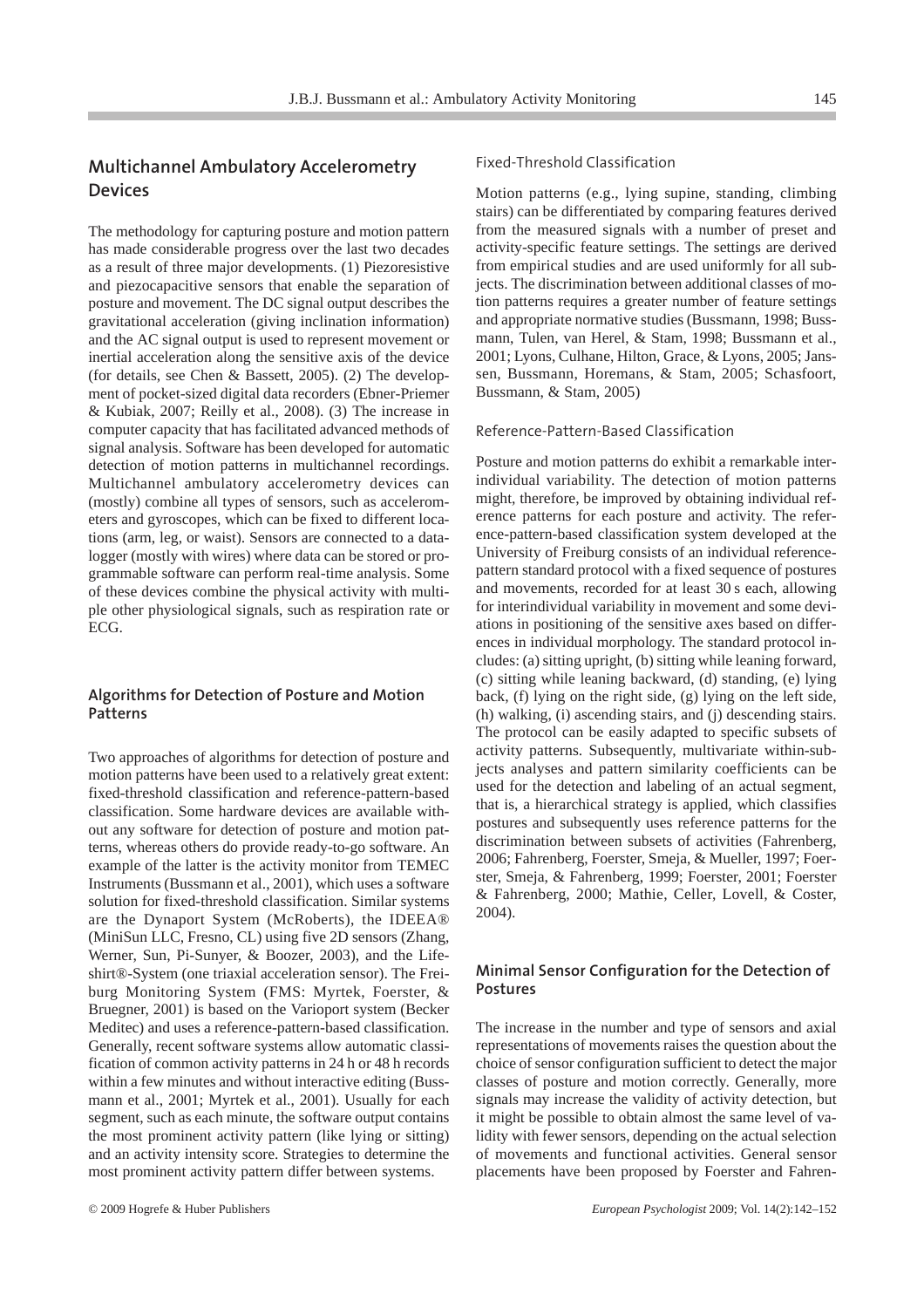berg (2000): *Sternum,* the sensitive axes point in a (1) vertical, (2) sagittal, (3) and transversal direction, that is, in the z-, x- and y-direction, respectively; *Thigh*: frontal aspect of right (4) and left (5) thigh. In their study, the *twosensor configuration,* that is, z-direction of the sternum sensor and x-direction of the right thigh was clearly sufficient for differentiating between four basic classes (sitting, standing, lying, and moving) in ambulatory monitoring. The *five-sensor configuration* allowed for the discrimination between dynamic activities, that is, walking, and climbing stairs.

#### **Methodology: The Time-Based Design and Measurement Properties**

#### **Sampling Issues and the Time-Based Design**

As in all studies with multiple assessment points, the timebased design is a crucial part of the research design in ambulatory activity monitoring. The time-based design is defined by the number of assessment points, the intervals between assessment points, the time interval over which data are integrated, and by the total length of the assessment period. The number of assessment points and the intervals between them is not an important issue, as the acceleration signal can be sampled and stored at very high frequencies. Activity counters and actometers integrate data over fixed intervals, ranging from several seconds to several minutes. When data are not integrated, sampling and storing raw data at, minimally, 32 Hz is standard. The main issue in the time-based design in ambulatory activity monitoring is the length of the total assessment period. Although battery capacity and participant burden limit the length of the total assessment period, longer periods are preferred by the researcher because between-day variability, especially when comparing weekday vs. weekend, can be high (Rowlands, Pilgrim, & Eston, 2008). Physical activity might be restricted during weekdays, but variance may increase at weekends because some subjects can be very active to the extent of running a marathon while others do not leave their TV armchair. It is clear that actometers have the advantage in this respect because burden and battery capacity are of minor importance. International guidelines have not yet been developed, and reported individual suggestions vary: 10 days or 2 weeks: Tryon (2006); three 24-hour periods: Littner et al. (2003); 3–7 days: Reilly et al. (2008).

#### **Compliance and Reactivity**

The results of studies evaluating compliance or reactivity in ambulatory activity monitoring have generally been good. For example, Ebner-Priemer et al. (2007) interviewed participants after a 24 h ambulatory activity monitoring period (e.g., whether they experienced higher attention to bodily sensations, or whether they found the device to be unpleasant). Responses indicated that participants were not unduly affected by the monitoring itself. Ratings for distress, as well as reactivity caused by the device, were minimal. In a study by Bussmann et al. (2008), wearing a multichannel system was shown not to affect the amount of wheelchair driving in spinal-cord injury patients, although some burden was reported. Similar findings were obtained by Mehl and Holleran (2007), showing high compliance and low experienced obtrusiveness by an electronic sound recorder, which participants wore for 2 to 11 days.

An example for reactivity to the experience of being monitored was reported by Costa, Cropley, Griffith, and Steptoe (1999), who examined the impact of participating in 24-hour ambulatory blood pressure (BP) monitoring. The level of physical activity was measured by use of triaxial accelerometers on the day of the BP monitoring and alone for a separate day. Physical activity was significantly reduced during the BP monitoring day. This was partly the result of regular periods of immobility during BP measurement and diarycompletion and partly the more general selfimposed restrictions on activity. Fortunately, most recent devices are much lighter and smaller and can be worn during sport activities without concern. Although most studies report good compliance and low reactivity, it appears to be helpful to explain the rationale of the procedure to the participants in order to evoke some interest for this kind of research. Another common concern is that elderly subjects are unable or unwilling to operate high-tech devices. However, Smeja et al. (1999) investigated patients with Parkinson's disease aged up to 82 years and obtained good results, and in a study by Karunanithi (2007), healthy subjects aged 80–86 years wore accelerative devices continuously for 2 to 3 months. All subjects found the system simple to use, unobtrusive, comfortable to wear, and the compliance rate (days worn) was good (88%).

#### **Reliability and Validity**

The reliability of ambulatory activity-monitoring devices is usually very high. Tryon and Williams (1996) and Tryon (2005) used a pendulum in the laboratory setting to test the reliability of multiple actigraphs. The resulting reliability was found to be between 97.5% and 99.4%. However, older or cheaper devices may produce less favorable reliabilities. We have already discussed the problems for validity with actometers, such as over- or underestimation effects during specific activities and the effect of external vibration. Misclassifications of postures and movement patterns may occur, especially when patterns are similar such as in walking and climbing stairs (Foerster, 2001) and in situations were various activity pattern occur. Identification of situations like walking up stairs or using a lift can be increased by precisely measured barometric pressure (Ebner-Priemer, 2004).

Real-life assessment is one of the most obvious advan-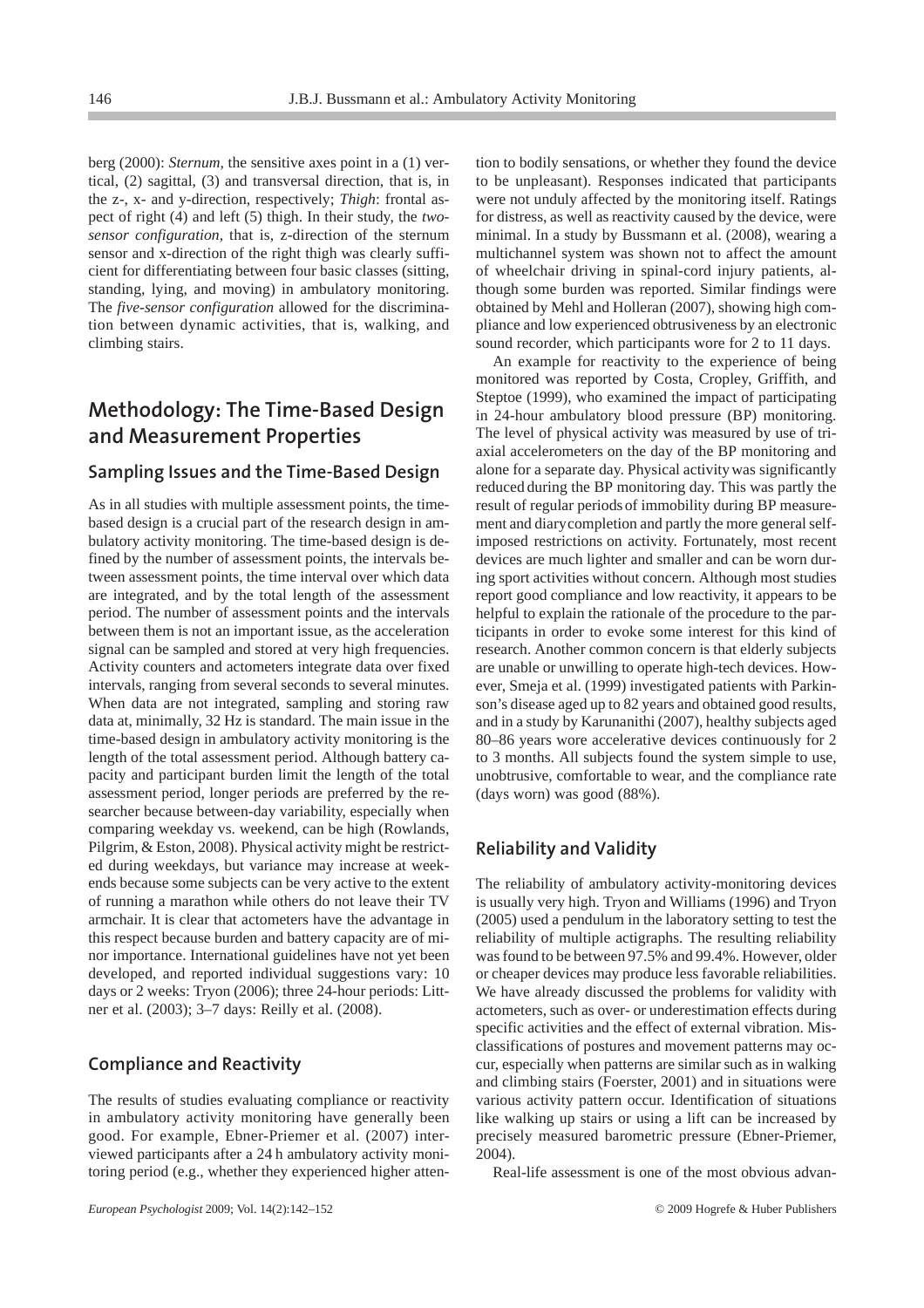tages of ambulatory activity assessment, which renders experimental symptom induction unnecessary and, thus, improves both validity and generalizability. However, there are also concerns for validity in ambulatory activity monitoring. First, in most studies researchers do not have any insight into the actual setting or any control of the physical and social environment. For example, irregularity in walking pattern may be caused by lack of balance while walking on a flat surface, but may also represent an appropriate adaptation to an uneven pavement. Additionally, the personal background or motivation for performing or refraining from activities is generally not clear. For example, low physical activity measured objectively by accelerometry can be caused for multiple reasons: by general laziness or by an upcoming examination that restricts the participant to a desk. The interpretation of a certain amount of activity, such as 70 mg/minute as measured by accelerometry, depends on the setting: 70 mg/minute might be low during physical education but high during math lessons. The combination of actigraphs with electronic diaries capable of assessing context variables might be necessary in multiple applications. Additionally recorded variables (light, noise, temperature) might be useful for identifying situations and can provide additional contextual information (Fahrenberg, Leonhart, & Foerster, 2002; Prill & Fahrenberg, 2007).

Another threat to validity is that of sensor placement. Depending on the placement, different activity patterns may be assessed, which are not necessarily those intended by the research question (Tryon, 2006). For example, for energy expenditure, sensors are mostly placed on the waist close to the center of mass of the human body, whereas the wrist has been recommended for assessing subtle activity during sleep. The question of sensor placement is crucial. This issue finds further support in studies showing only a medium correlation  $(r = .5)$  between multiple actigraphs fixed to different body parts such as the wrist vs. ankle (Gironda, Lloyd, Clark, & Walker, 2007).

#### **Exemplarily Selected Applications**

#### **Physical Activity in Psychiatric Disorders**

Teicher (1995) reports 30 psychiatric disorders that involve increased or decreased activity according to the Diagnostic and Statistical Manual of Mental Disorders (DSM-IV), and Tryon (2006) delineated as many as 48 disorders. Prominent examples are attention deficit/hyperactivity disorder (ADHD), schizophrenia (disorganized or catatonic behavior), major depression (psychomotor retardation or agitation), or bipolar disorders (psychomotor agitation during manic episodes). If a variable is sufficiently important to constitute an inclusion criterion for a diagnostic category, then it is, by definition, an important outcome variable that should be monitored in order to evaluate the effectiveness of therapeutic interventions (Tryon, 2006). Even though

discrepancies between self-report of activities and objective measurement of physical activities are evident (see above), most studies in psychiatric disorders rely on selfreport measures.

#### **Major Depression**

Psychomotor retardation is a defining criterion of a major depressive episode and several studies have investigated daily patterns of motor activity by actigraphy. Volkers et al. (2003) reported a lower motor-activity level and reduced fragmentation during waking and a higher motor-activity level and decreased immobility during sleep. Interestingly, treatment studies evaluating effects of various antidepressants found asynchronous effects, as clinical ratings of retardation were not closely related to changes in activity pattern during treatment (Volkers, Tulen, Van Den Broek et al., 2002). Similar asynchronous treatment effects have been shown in schizophrenia (Apiquian et al., 2008). That physical activity is part of the depressive picture has been shown by Lemke, Broderick, Zeitelberger, and Hartmann (1997) in the significant within-subject correlations between actigraphically measured activity and subjectively experienced symptom intensity of feeling depressed, active, and awake.

#### **Attention Deficit/Hyperactivity Disorder (ADHD)**

An argument in favor of ambulatory activity monitoring is the finding of situation-specific hyperactivity in children with ADHD (Dane, Schachar, & Tannock, 2000; Rapoport, Donnelly, Zametkin, & Carrougher, 1986; Porrino et al., 1983; Teicher, 1995)., Heightened activity was revealed especially during structured school tasks but not during various playtime events (Porrino et al., 1983). In a pilot study, Teicher (1995) assessed the distribution of activities and found that children with ADHD had few periods of lowlevel activity during the day. The authors conclude that hyperactivity of children with ADHD appears to be more characterized by the relative absence of quiet periods than the presence of periods of extreme activity. Such a specific pattern is less likely to be revealed by self-reports or observation. In a study by Corkum, Tannock, Moldofsky, Hogg-Johnson, and Humphries (2001), parents of children with ADHD reported significantly more sleep problems than parents of normally developing children. However, such sleep problems could not be verified through actigraphy or sleep diary data. It was also found that child-parent interactions during bedtime routines were more challenging in the ADHD group. The authors conclude that problematic child-parent interactions during bedtime routines may be the reason for heightened report of sleep problems by parents of children with ADHD. Poor correspondence between parent report and actigraphy has also been reported by Wiggs, Montgomery, and Stores (2005). Multiple stud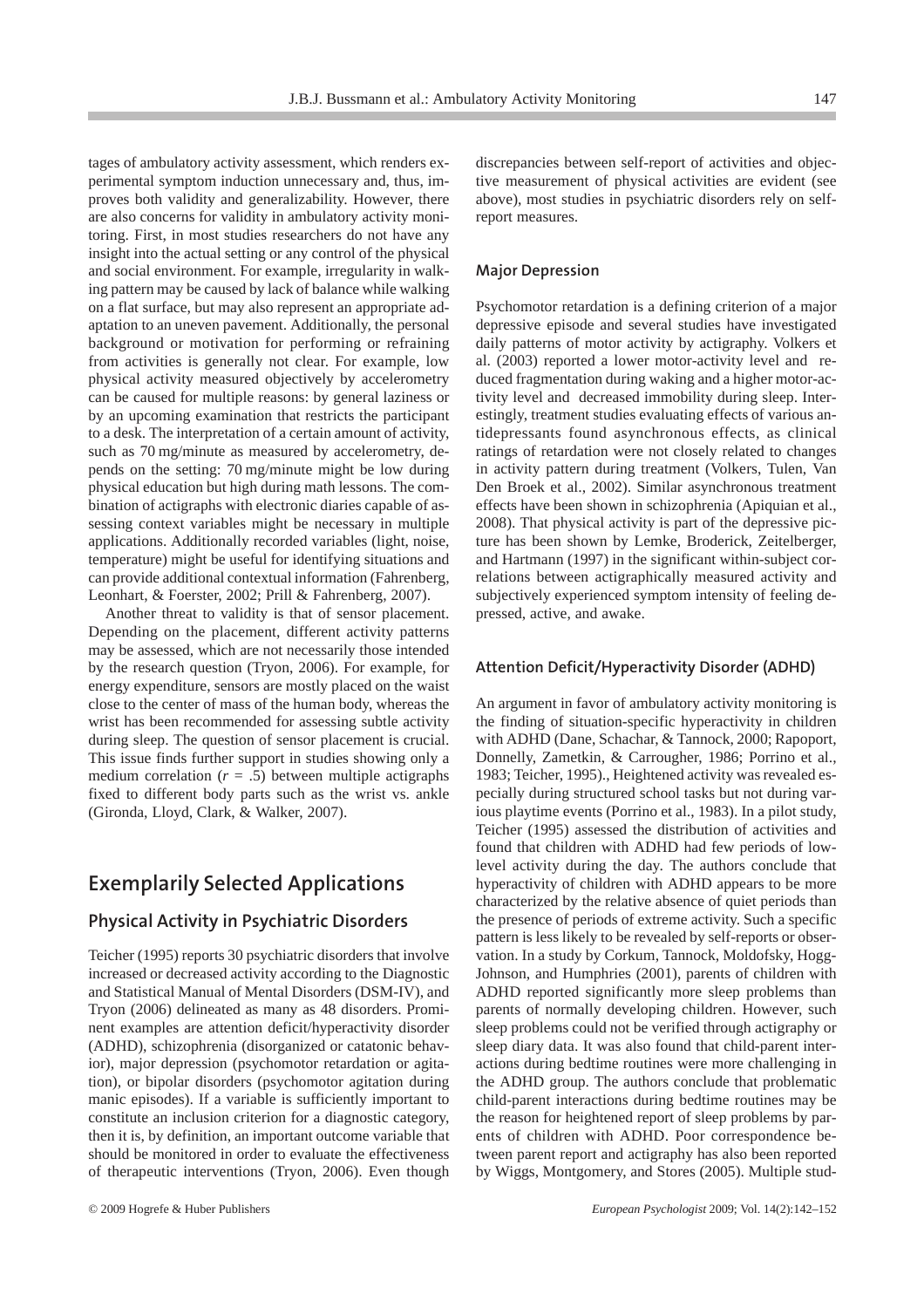ies have investigated the effects of medication on hyperactivity and sleep in ADHD patients using actigraphy (Boonstra et al., 2007; Corkum, Panton, Ironside, Macpherson, & Williams, 2008; Sangal et al., 2006; van der Heijden, Smits, van Someren, Ridderinkhof, & Gunning, 2007). Recently, Tryon, Tryon, Kazlausky, Gruen, and Swanson (2006) reported the use of interactive ambulatory feedback on physical activity to modify motor excess in children with ADHD. Actigraphs worn during school periods reinforced activity-level reductions in the context of a pre/post research design with promising findings.

#### **Borderline Personality Disorder**

Albrecht and Porzig (2003) reported memories of heightened physical activity during episodes of distress in patients with borderline personality disorder (BPD) using structured interviews. Ebner-Priemer et al. (2008) tried to replicate this finding, repeatedly assessing psychological distress via an electronic dairy 50 times a day and physical activity using 24-hour ambulatory activity monitoring. Hierarchical linear model analyses identified no relation between physical activity and distress in either group. Divergence in findings may be understood when considering the different methodologies used. Whereas the study of Ebner-Priemer et al. (2008) utilized objective measures and real-time data capture, the Albrecht and Porzig (2003) findings are based on recalled subjective information.

#### **Physical Activity and Posture as Confounding Variable in Psychophysiology**

Physical activity and posture are important confounding variables in psychophysiology, especially in ambulatory monitoring studies, which is further elaborated in the paper of Houtveen and deGeus in this special issue. Realtime analysis of physical activity and physiological signals allow partialing out emotional and physical influences during assessment. Myrtek (2004), for example, monitored heart rate and physical activity in daily-life and separated out (in real-time) heart rate increases caused by physical activity. The remaining additional heart rate was assumed to indicate momentary emotional activation or mental load. The recorder/analyzer was programmed to trigger a hand-held PC, which, in turn, signaled the participant to give a self-report on momentary activity, situation and emotion. This occurred when the additional heart rate exceeded a certain threshold. Control periods were obtained by randomly interspersed trigger signals. The algorithm was used and validated in a series of studies based on many different samples and about 1300 participants (Myrtek, 2004).

examined this association prospectively using electronic devices: accelerometers for physical activity and electronic diaries for mood. Mixed model analyses confirmed earlier studies: Energetic arousal/positive affect was significantly associated with preceding physical-activity episodes, suggesting that daily physical-activity episodes modulate mood.

That physical activity is related to mood has often been reported, but such studies have mostly relied on questionnaires to retrospectively assess the relation between mood and activity. In a recent study, Schwerdtfeger et al.(2008)

**Mood and Physical Activity**

Associations between mood and activity pattern are not only of interest in normal subjects, but also in disorders defined by movement pathologies, like Parkinson's disease. Even though it is a neurological disorder, psychological research has helped to understand how tremor activity is affected by change of posture, by time of day and night, and especially by emotional events. Using ambulatory activity monitoring, Smeja et al. (1999) demonstrated an increase in tremors under distraction, and enhanced tremor activity when sitting compared with standing/walking in patients with Parkinson's disease. Thielgen, Foerster, Fuchs, Hornig, and Fahrenberg (2004) investigated distinct psychophysiological episodes in which the tremor was obviously enhanced by emotional activation or mental effort in patients with Parkinson's disease.

#### **Personality and Diurnal Pattern of Physical Activity**

Physical activity is also related to personality dimensions. Volkers, Tulen, Duivenvoorden et al. (2002) studied the effects of personality dimensions on 24-hour activity patterns in 101 healthy subjects. Activity was measured by wrist-actigraphy and personality dimensions by the Tridimensional Personality Questionnaire (Cloninger, Praybeck, Svrakic, & Wetzel, 1994). Random regression models showed that subjects high on harm avoidance had lower activity levels than subjects low on harm avoidance, and subjects high on reward dependence had higher overall levels of motor activity than subjects low on reward dependence.

#### **Physical Activity in Overweight and Obesity**

There is tremendous interest in promoting and assessing physical activity in health psychology, mainly because of the worldwide increase in excessive body weight and obesity. Importantly, low physical activity and, hence, low levels of energy expenditure are suggested to be the major risk factors for overweight and obesity. Accelerometry sensors are increasingly being used in this field because many sub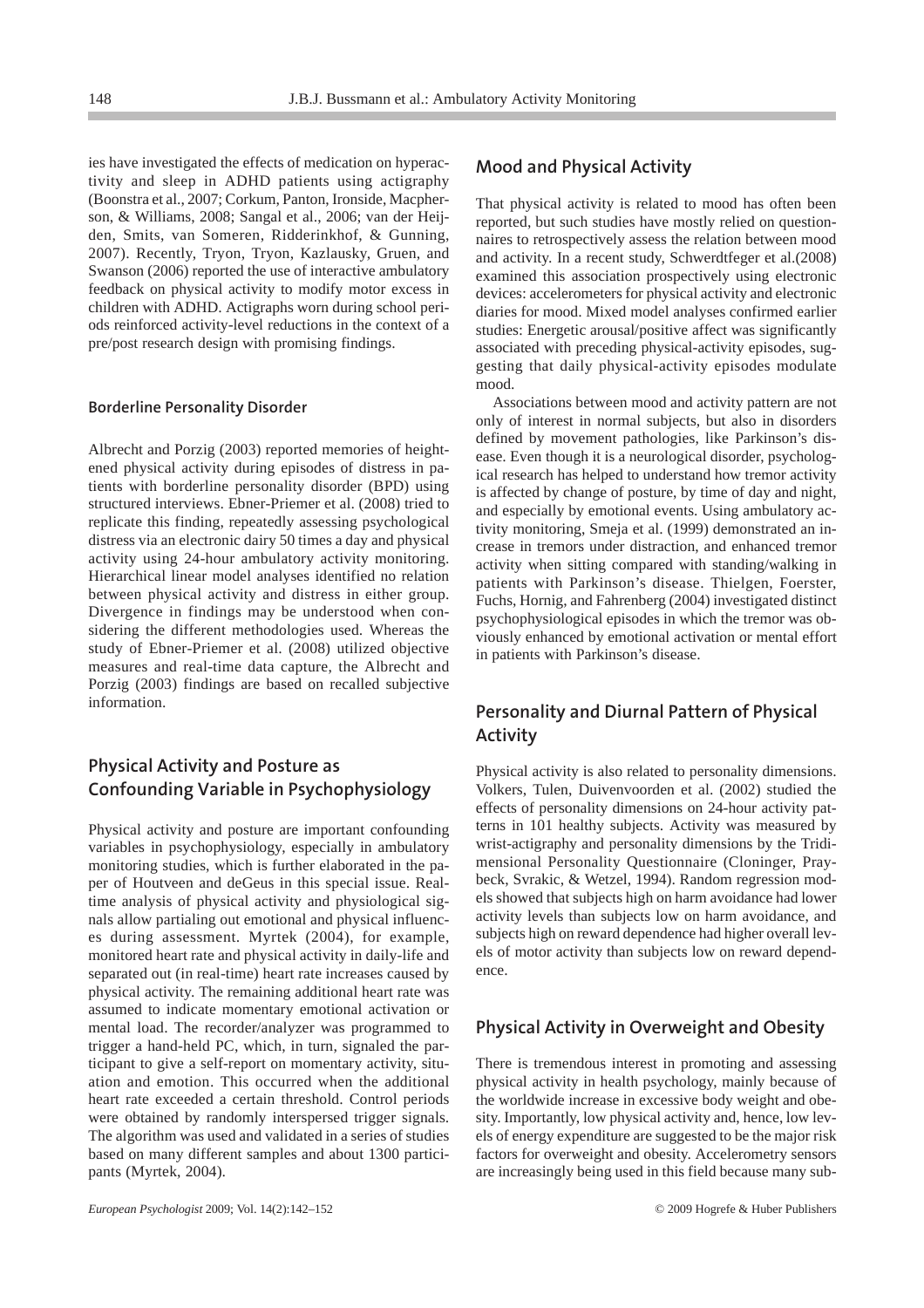jects have difficulty accurately recalling their physical activity (see above). Such studies document the frequency of physical activity in specific populations. For example, Santos, Guerra, Ribeiro, Duarte, and Mota (2003) used actigraphy in 157 school children and demonstrated that subgroups (such as girls aged 11 to 13) did not meet the minimum physical-activity level recommended for good health. Cooper, Page, Fox, and Misson (2000) demonstrated in 84 adults that obese participants were less active than nonobese adults, particularly when participants were unconstrained by the week-day routine and free to choose the degree of activity, such as on weekends. There are several reviews on the use of accelerometry for estimating energy expenditure (Chen & Bassett, 2005; Corder et al., 2007; Trost et al., 2005; Ward et al., 2005).

Most recent studies do not merely assess physical activity but report the amount of physical activity as feedback to promote an increase in physical activity. For example, Butcher, Fairclough, Stratton, and Richardson (2007) examined whether continuous feedback of physical activity would increase the number of steps taken. A total of 177 students were randomly assigned to a control or feedback group. At the end of each school day, the feedback group was free to view their step counts, whereas the control group received no step-count feedback. Students in the feedback group made significantly more steps than those in the control group. Similarly, Merom et al. (2007) reported that pedometers enhanced the effects of a self-help walking program. Portable biofeedback devices that continuously monitor the physical activity of a user and inform the user of time spent in the different activities via a LCD are now commercially available (for links on hardware see http://www.ambulatory-assessment.org).

#### **Perspectives**

While ambulatory activity monitoring is an invaluable and widely applicable but underutilized methodology, researchers' awareness of its many advantages and its potential fields of application is clearly picking up in pace (Bussmann & Stam, 1998; Bussmann et al., 2001; Fahrenberg, Mueller, Foerster, & Smeja, 1996; Fahrenberg & Myrtek, 2001; Stanley, 2003; Tryon, 2006). In medicine, the ambulatory assessment of physical activity is steadily progressing, as indexed by the increasing number of hits in medical data bases (Janz et al., 2007; Troiano, 2005). There are multiple reasons for this increase. First, the U.S. government declared physical activity as the number one leading health indicator in the road-map initiative Healthy People 2010 (US Department of Health and Human Services, 2000). Second, interest in ambulatory monitoring (Fahrenberg et al., 2007) is generally increasing. Third, the methodology of ambulatory assessment of physical activity and movement has experienced an essential break-through thanks to piezoresistive and piezocapacitive accelerometers and advanced computer algorithms. Further technical progress will lead to even smaller devices and improved battery power, and enable long-term monitoring with reduced patient burden. Sophisticated feedback algorithms are already available: online detection of motion patterns and transmission via mobile phones to intelligent systems that support online feedback to promote modification of activity patterns. An example of this is the continuous feedback of energy expenditure as a means to promoting weight loss in obese people, or giving feedback about levels of hyperactivity in patients with ADHD.

The general population already uses pedometers to assess daily-life activity. Pedometers are sold in discount stores, and telecommunication companies offer software upgrades that enable mobile phones to measure daily steps. Unfortunately, most psychologists are still hesitant about the use of ambulatory activity monitoring. In a recent paper on activity measurement, the question was posed as to "Why on Earth should anyone, especially a psychologist, be interested in measuring activity" (Tryon, 2006, p. 86). The answer is simple: "Activity is the final common pathway for the cumulative effects of heredity and environment, including cognitive, affective, and physiological processes. What one chooses to do in the next moment is the cumulative result of complex life span developmental events that encompass the broad spectrum of psychological processes" (Tryon, 2006, p. 86). The measurement of the intensity of physical activity is but one aspect, since sensor technology enables the detection of posture and, essentially, the assessment of general (typical) as well as idiosyncratic movement patterns. The inclusion of computer-assisted self-reports on objective setting, momentary subjective experience, and the measurement of changes in physiological and in ambient parameters support the development of a comprehensive methodology for psychology suitable for explaining behavior in context.

#### **References**

- Albrecht, V., & Porzig, N. (2003). *Das Erleben von Spannung – eine kontrollierte Studie* [The experience of distress – A controlled study]. Berlin: Freie Universität Berlin.
- Apiquian, R., Fresán, A., Muñoz-Delgado, J., Kiang, M., Ulloa, R.E., & Kapu, S. (2008). Variations of rest-activity rhythm and sleep-wake in schizophrenic patients versus healthy subjects: An actigraphic comparative study. *Biological Rhythm Research, 39,* 69–78.
- Baumeister, R.F., Vohs, K.D., & Funder, D.C. (2007). Psychology as the science of self-reports and finger movements: Whatever happened to actual behavior? *Perspectives on Psychological Science, 2*, 396–403.
- Boonstra, A.M., Kooij, J.J.S., Oosterlaan, J., Sergeant, J.A., Buitelaar, J.K., & van Someren, E.J.W. (2007). Hyperactive night and day? Actigraphy studies in adult ADHD: A baseline comparison and the effect of methylphenidate. *Sleep: Journal of Sleep and Sleep Disorders Research, 30*, 433–442.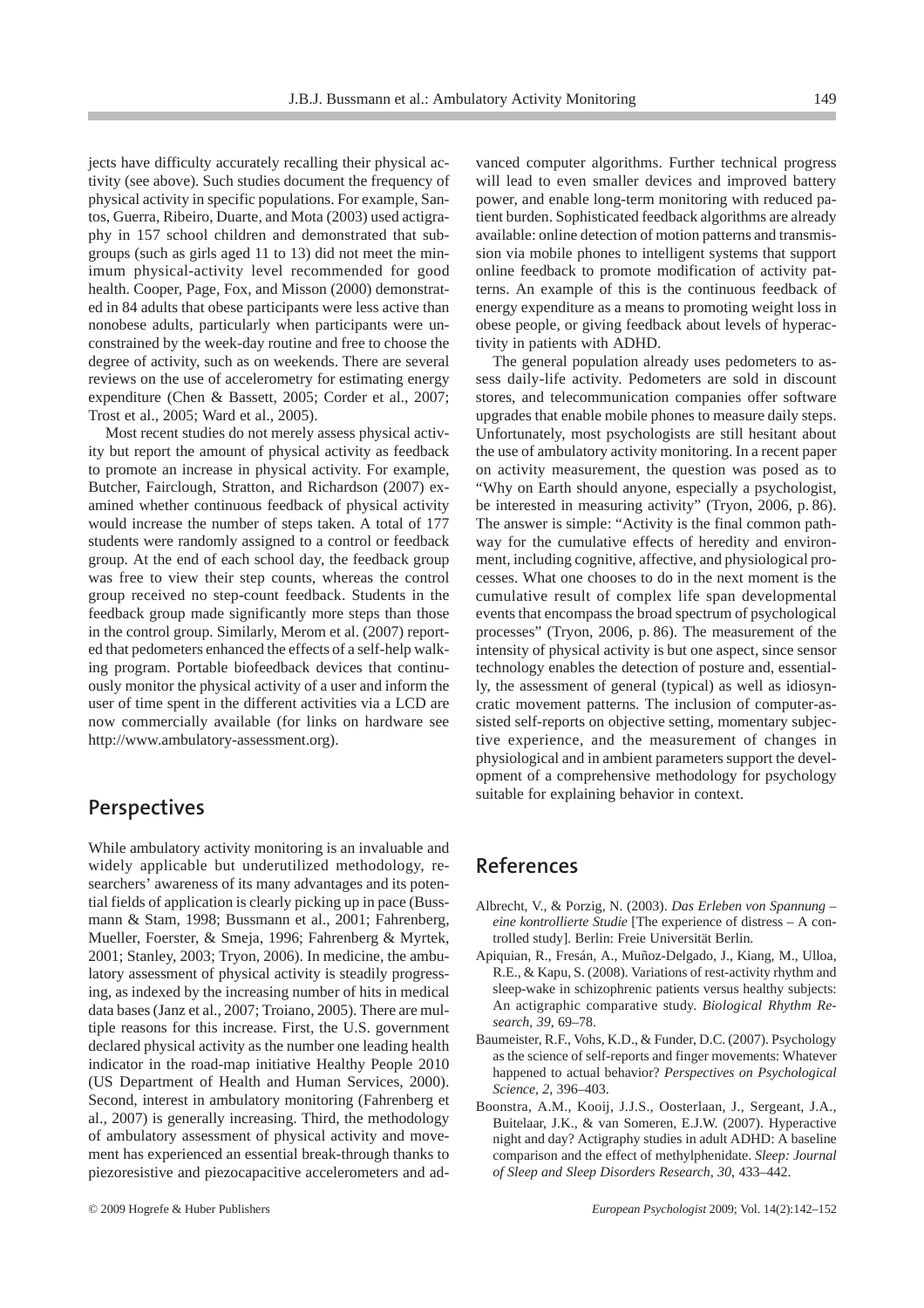- Bussmann, J.B.J. (1998). *Ambulatory monitoring of mobility-related activities in rehabilitation medicine*. Delft: Eburon.
- Bussmann, J.B.J., Garssen, M.P., van Doorn, P.A., & Stam, H.J. (2007). Analyzing the favorable effects of physical exercise: Relationships between physical fitness, fatigue, and functioning in Guillain-Barre syndrome and chronic inflammatory demyelinating polyneuropathy. *Journal of Rehabilitation Medicine, 39,* 121–125.
- Bussmann, J.B.J., Kikkert, M., Sluis, T.A.R., Bergen, M.P., Stam, H.J., & van den Berg-Emons, H.J.G. (2008). *Effect of wearing an activity monitor on the amount of daily manual wheelchair propulsion in subjects with spinal cord injury*. Manuscript submitted for publication.
- Bussmann, J.B.J., Martens, W.L.J., Tulen, J.H.M., Schasfoort, F.C., van den Berg- Emons, H.J.G., & Stam, H.J. (2001). Measuring daily behavior using ambulatory accelerometry: The activity monitor. *Behavior Research Methods, Instruments, and Computers, 33,* 349–356.
- Bussmann, J.B.J., & Stam, H.J. (1998). Techniques for measurement and assessment of mobility in rehabilitation: A theoretical approach. *Clinical Rehabilitation, 12,* 455–464.
- Bussmann, J.B.J., Tulen, J.H., van Herel, E.C., & Stam, H.J. (1998). Quantification of physical activities by means of ambulatory accelerometry: A validation study. *Psychophysiology, 35,* 488–496.
- Butcher, Z., Fairclough, S., Stratton, G., & Richardson, D. (2007). The effect of feedback and information on children's pedometer step-counts at school. *Pediatric Exercise Science, 19,* 29–38.
- Chen, K., & Bassett, D.R. (2005). The technology of accelerometry-based activity monitors: Current and future. *Medicine and Science in Sports and Exercise, 37,* 490–500.
- Cloninger, C.R., Praybeck, T., Svrakic, D.M., & Wetzel, R. (1994). *The temperament and character inventory: A guide to its development and use*. Washington University, St. Louis.
- Cooper, A.R., Page, A., Fox, K.R., & Misson, J. (2000). Physical activity patterns in normal, overweight, and obese individuals using minute-by-minute accelerometry. *European Journal of Clinical Nutrition, 54,* 887–894.
- Corder, K., Brage, S., & Ekelund, U. (2007). Accelerometers and pedometers: Methodology and clinical application. *Current Opinion in Clinical Nutrition and Metabolic Care, 10,* 597–603.
- Corkum, P., Panton, R., Ironside, S., Macpherson, M., & Williams, T. (2008). Acute impact of immediate release methylphenidate administered three times a day on sleep in children with attention-deficit/hyperactivity disorder. *Journal of Pediatric Psychology, 33*, 368–379.
- Corkum, P., Tannock, R., Moldofsky, H., Hogg-Johnson, S., & Humphries, T. (2001). Actigraphy and parental ratings of sleep in children with attention-deficit/hyperactivity disorder (ADHD). *Sleep, 24,* 303–312.
- Costa, M., Cropley, M., Griffith, J., & Steptoe, A. (1999). Ambulatory blood-pressure monitoring is associated with reduced physical activity during everyday life. *Psychosomatic Medicine, 61,* 806–811.
- Cradock, A.L., Wiecha, J.L., Peterson, K.E., Sobol, A.M., Colditz, G.A., & Gortmaker, S.L. (2004). Youth recall and TriTrac accelerometer estimates of physical activity levels. *Medicine and Science in Sports and Exercise, 36,* 525–532.
- Dane, A.V., Schachar, R.J., & Tannock, R. (2000). Does actigraphy differentiate ADHD subtypes in a clinical research set-

ting? *Journal of the American Academy of Child and Adolescent Psychiatry, 39,* 752–760.

- de Vries, S.I., Bakker, I., Hopman-Rock, M., Hirasing, R.A., & van Mechelen, W. (2006). Clinimetric review of motion sensors in children and adolescents. *Journal of Clinical Epidemiology, 59,* 670–680.
- Ebner-Priemer, U.W. (2004). *Ambulantes psychophysiologisches Monitoring in der psychiatrischen Forschung* [Ambulatory psychophysiological monitoring in psychiatric research]. Frankfurt am Main: Peter Lang.
- Ebner-Priemer, U.W., & Kubiak, T. (2007). Psychological and psychophysiological ambulatory monitoring – A review of hardware and software solutions. *European Journal of Psychological Assessment, 23,* 214–226.
- Ebner-Priemer, U.W., Kuo, J.R., Schlotz, W., Kleindienst, N., Rosenthal, Z., Detterer, L. et al. (2008). Distress and affective dysregulation in patients with borderline personality disorder: A psychophysiological ambulatory monitoring study. *Journal of Nervous and Mental Disease, 196,* 314–320.
- Ebner-Priemer, U.W., Kuo, J., Welch, S.S., Thielgen, T., Witte, S., Bohus, M. et al. (2006). A valence-dependent group-specific recall bias of retrospective self-reports: A study of borderline personality disorder in everyday life. *Journal of Nervous and Mental Disease, 194,* 774–779.
- Ebner-Priemer, U.W., & Trull, T.J. (2009). Ambulatory assessment – An innovative and promising approach for clinical psychology. *European Psychologist*.
- Ebner-Priemer, U.W., Welch, S.S., Grossman, P., Reisch, T., Linehan, M.M., & Bohus, M. (2007). Psychophysiological ambulatory assessment of affective dysregulation in borderline personality disorder. *Psychiatry Research, 150,* 265–275.
- Fahrenberg, J. (1996). Concurrent assessment of blood pressure, physical activity, and emotional state in natural settings. In J. Fahrenberg & M. Myrtek (Eds.), *Ambulatory assessment: Computer-assisted psychological and psychophysiological methods in monitoring and field studies*(pp. 165–187). Seattle: Hogrefe & Huber.
- Fahrenberg, J. (2006). *Assessment in daily life. A review of computer-assisted methodologies and applications in psychology and psychophysiology, years 2000–2005*. Retrieved April 29, 2008, from http://www.ambulatory-assessment.org/.
- Fahrenberg, J., Foerster, F., Smeja, M., & Mueller, W. (1997). Assessment of posture and motion by multichannel piezoresistive accelerometer recordings. *Psychophysiology, 34,* 607–612.
- Fahrenberg, J., Leonhart, R., & Foerster, F. (2002). *Alltagsnahe Psychologie: Datenerhebung im Feld mit hand-held PC und physiologischem Mess-System* [Psychology of daily life based on hand-held PC and physiological recording system]. Bern: Huber.
- Fahrenberg, J., Mueller, W., Foerster, F., & Smeja, M. (1996). A multichannel investigation of physical activity. *Journal of Psychophysiology, 10,* 209–217.
- Fahrenberg, J., & Myrtek, M. (2001). *Progress in ambulatory assessment: Computer-assisted psychological and psychophysiological methods in monitoring and field studies*. Seattle: Hogrefe & Huber.
- Fahrenberg, J., Myrtek, M., Pawlik, K., & Perrez, M. (2007). Ambulatory assessment – Monitoring behavior in daily life settings. *European Journal of Psychological Assessment, 23,* 206–213.
- Foerster, F. (2001). Assessment of posture, motion, and hand tremor by calibrated accelerometry. In M. Myrtek & J. Fah-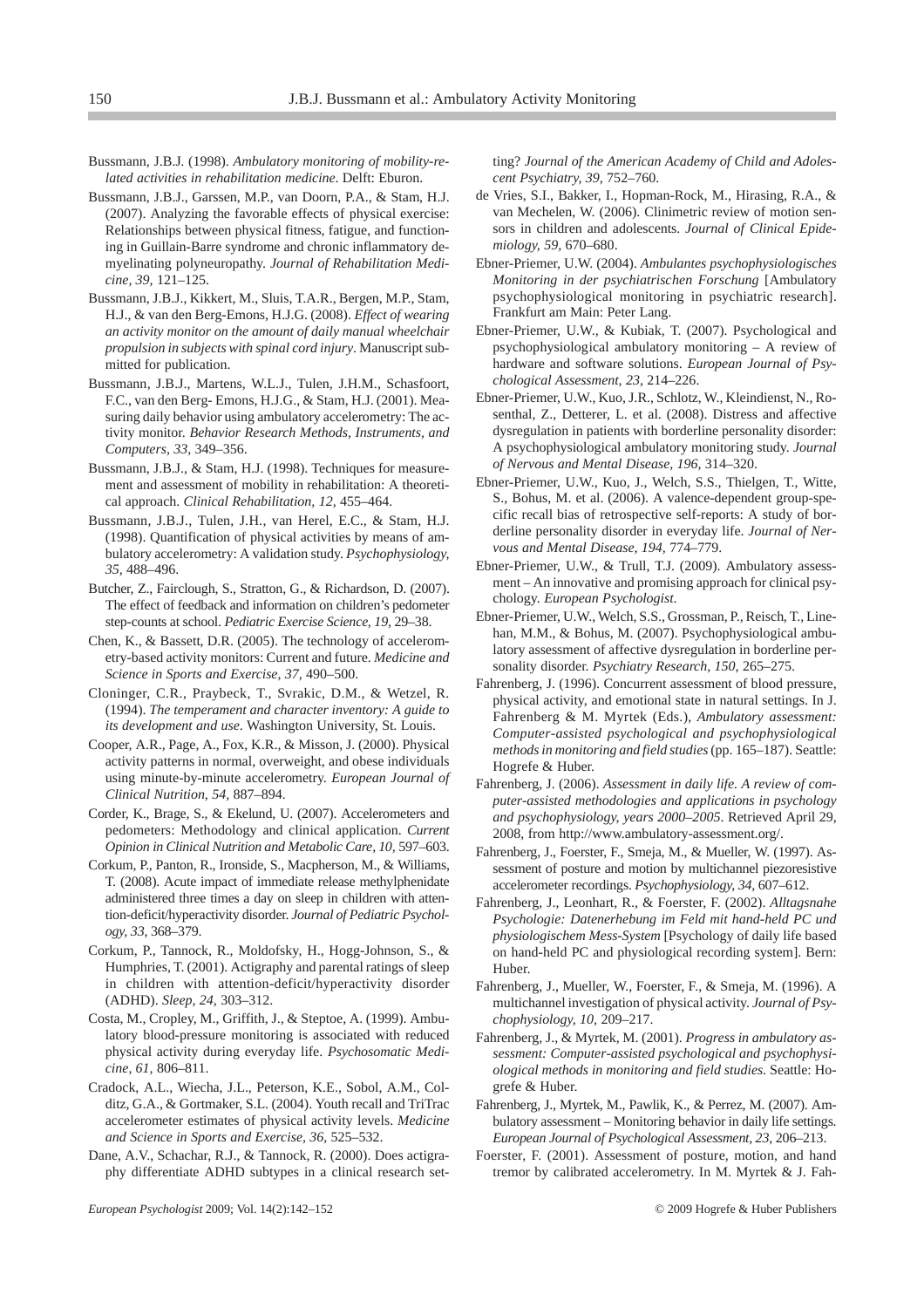renberg (Eds.), *Progress in ambulatory assessment* (pp. 233–256). Seattle: Hogrefe & Huber.

- Foerster, F., & Fahrenberg, J. (2000). Motion pattern and posture: Correctly assessed by calibrated accelerometers. *Behavior Research Methods, Instruments, and Computers, 32,* 450–457.
- Foerster, F., Smeja, M., & Fahrenberg, J. (1999). Detection of posture and motion by accelerometry: A validation study in ambulatory monitoring. *Computers in Human Behavior, 15,* 571–583.
- Garssen, M.P., Bussmann, J.B., Schmitz, P.I., Zandbergen, A., Welter, T.G., Merkies, I.S. et al. (2004). Physical training and fatigue, fitness, and quality of life in Guillain-Barre syndrome and CIDP. *Neurology, 63,* 2393–2395.
- Gironda, R.J., Lloyd, J., Clark, M.E., & Walker, R.L. (2007). Preliminary evaluation of reliability and criterion validity of Actiwatch-Score. *Journal of Rehabilitation Research and Development, 44,* 223–230.
- Horemans, H.L., Bussmann, J.B., Beelen, A., Stam, H.J., & Nollet, F. (2005). Walking in postpoliomyelitis syndrome: The relationships between time-scored tests, walking in daily life, and perceived mobility problems. *Journal of Rehabilitation Medicine, 37,* 142–146.
- Houtveen, J.H., & de Geus, E.J.C. (2009). Noninvasive psychophysiological ambulatory recordings: Study design and data analysis strategies. *European Psychologist*.
- Janssen, W.G., Bussmann, J.B., Horemans, H.L., & Stam, H.J. (2005). Analysis and decomposition of accelerometric signals of trunk and thigh obtained during the sit-to-stand movement. *Medical and Biological Engineering and Computing, 43,* 265–272.
- Janz, K.F., Gilmore, J.M., Levy, S.M., Letuchy, E.M., Burns, T.L., & Beck, T.J. (2007). Physical activity and femoral neck bone strength during childhood: The Iowa Bone Development Study. *Bone, 41,* 216–222.
- Karunanithi, M. (2007). Monitoring technology for the elderly patient. *Expert Review of Medical Devices, 4,* 267–277.
- Lemke, M.R., Broderick, A., Zeitelberger, M., & Hartmann, W. (1997). Motor activity and daily variation of symptom intensity in depressed patients. *Neuropsychobiology, 36,* 57–61.
- Littner, M., Kushida, C.A., Anderson, W.M., Bailey, D., Berry, R.B., Davila, D.G. et al. (2003). Practice parameters for the role of actigraphy in the study of sleep and circadian rhythms: An update for 2002. *Sleep, 26,* 337–341.
- Lyons, G.M., Culhane, K.M., Hilton, D., Grace, P.A., & Lyons, D. (2005). A description of an accelerometer-based mobility monitoring technique. *Medical Engineering and Physics, 27,* 497–504.
- Mathie, M.J., Celler, B.G., Lovell, N.H., & Coster, A.C. (2004). Classification of basic daily movements using a triaxial accelerometer. *Medical and Biological Engineering and Computing, 42,* 679–687.
- Mehl, M.R., & Holleran, S.E. (2007). An empirical analysis of the obtrusiveness of and participants' compliance with the electronically activated recorder (EAR). *European Journal of Psychological Assessment, 23,* 248–257.
- Merom, D., Rissel, C., Phongsavan, P., Smith, B.J., van Kemenade, C., Brown, W.J. et al. (2007). Promoting walking with pedometers in the community: The step-by-step trial. *American Journal of Preventive Medicine, 32*, 290–297.
- Myrtek, M. (2004). *Heart and emotion: Ambulatory monitoring studies in everyday life*. Seattle: Hogrefe & Huber.

Myrtek, M., Foerster, F., & Bruegner, G. (2001). *Freiburger Mon-*

*itoring-System (FMS)* [Freiburg Monitoring System (FMS)]. Frankfurt am Main: Peter Lang.

- Nagels, G., Engelborghs, S., Vloeberghs, E., Lemmens, W., Pickut, B.A., & De Deyn, P.P. (2007). Correlation between actigraphy and nurses' observation of activity in dementia. *International Journal of Geriatric Psychiatry, 22,* 84–86.
- Perrez, M. (2006). Plädoyer für theorieadäquate Methoden in gewissen Domänen der Psychologie [Plea for a theory-adequate methodology in certain domains of psychology]. *Verhaltenstherapie and Psychosoziale Praxis, 38,* 319–330.
- Porrino, L.J., Rapoport, J.L., Behar, D., Sceery, W., Ismond, D.R., & Bunney, W.E., Jr. (1983). A naturalistic assessment of the motor activity of hyperactive boys. I. Comparison with normal controls. *Archives of General Psychiatry, 40,* 681–687.
- Prill, T., & Fahrenberg, J. (2007). New methods in ambulatory blood-pressure monitoring: Interactive monitoring and detection of posture and movement patterns. *Behavior Research Methods, 39,* 390–398.
- Rapoport, J.L., Donnelly, M., Zametkin, A., & Carrougher, J. (1986). "Situational hyperactivity" in a US clinical setting. *Journal of Child Psychology and Psychiatry, 27,* 639–646.
- Rapport, M.D., Kofler, M.J., & Himmerich, C. (2006). Activity measurement. In M. Hersen (Ed.), *Clinician's handbook of child behavioral assessment* (pp. 125–157). San Diego: Elsevier Academic Press.
- Reilly, J.J., Penpraze, V., Hislop, J., Davies, G., Grant, S., & Paton, J.Y. (2008). Objective measurement of physical activity and sedentary behavior: Review with new data. *Archives of Disease in Childhood, 93*, 614–619.
- Rowlands, A.V., Pilgrim, E.L., & Eston, R.G. (2008). Patterns of habitual activity across weekdays and weekend days in 9–11 year-old children. *Preventive Medicine, 46,* 317–324.
- Sangal, R.B., Owens, J., Allen, A.J., Sutton, V., Schuh, K., & Kelsey, D. (2006). Effects of atomoxetine and methylphenidate on sleep in children with ADHD. *Sleep: Journal of Sleep and Sleep Disorders Research, 29,* 1573–1585.
- Santos, P., Guerra, S., Ribeiro, J.C., Duarte, J.A., & Mota, J. (2003). Age and gender-related physical activity. A descriptive study in children using accelerometry. *Journal of Sports Medicine and Physical Fitness, 43,* 85–89.
- Schasfoort, F.C., Bussmann, J.B., & Stam, H.J. (2005). Correlation between a novel upper-limb activity monitor and four other instruments to determine functioning in upper-limb complex regional pain syndrome type I. *Journal of Rehabilitation Medicine, 37,* 108–114.
- Schwerdtfeger, A., Eberhardt, R., & Chmitorz, A. (2008). Is there an association between everyday-life physical activity and psychological well-being? – A methodological study using ambulatory monitoring. *Zeitschrift für Gesundheitspsychologie,16,* 2–11.
- Smeja, M., Foerster, F., Fuchs, G., Emmans, D., Hornig, A., & Fahrenberg, J. (1999). 24-hour assessment of tremor activity and posture in Parkinson's disease by multichannel accelerometry. *Journal of Psychophysiology, 13,* 245–256.
- Stanley, N. (2003). Actigraphy in human psychopharmacology: A review. *Human Psychopharmacology: Clinical and Experimental, 18,* 39–49.
- Teicher, M.H. (1995). Actigraphy and motion analysis: New tools for psychiatry. *Harvard Review of Psychiatry, 3,* 18–35.
- Thielgen, T., Foerster, F., Fuchs, G., Hornig, A., & Fahrenberg, J. (2004). Tremor in Parkinson's disease: 24-hour monitoring